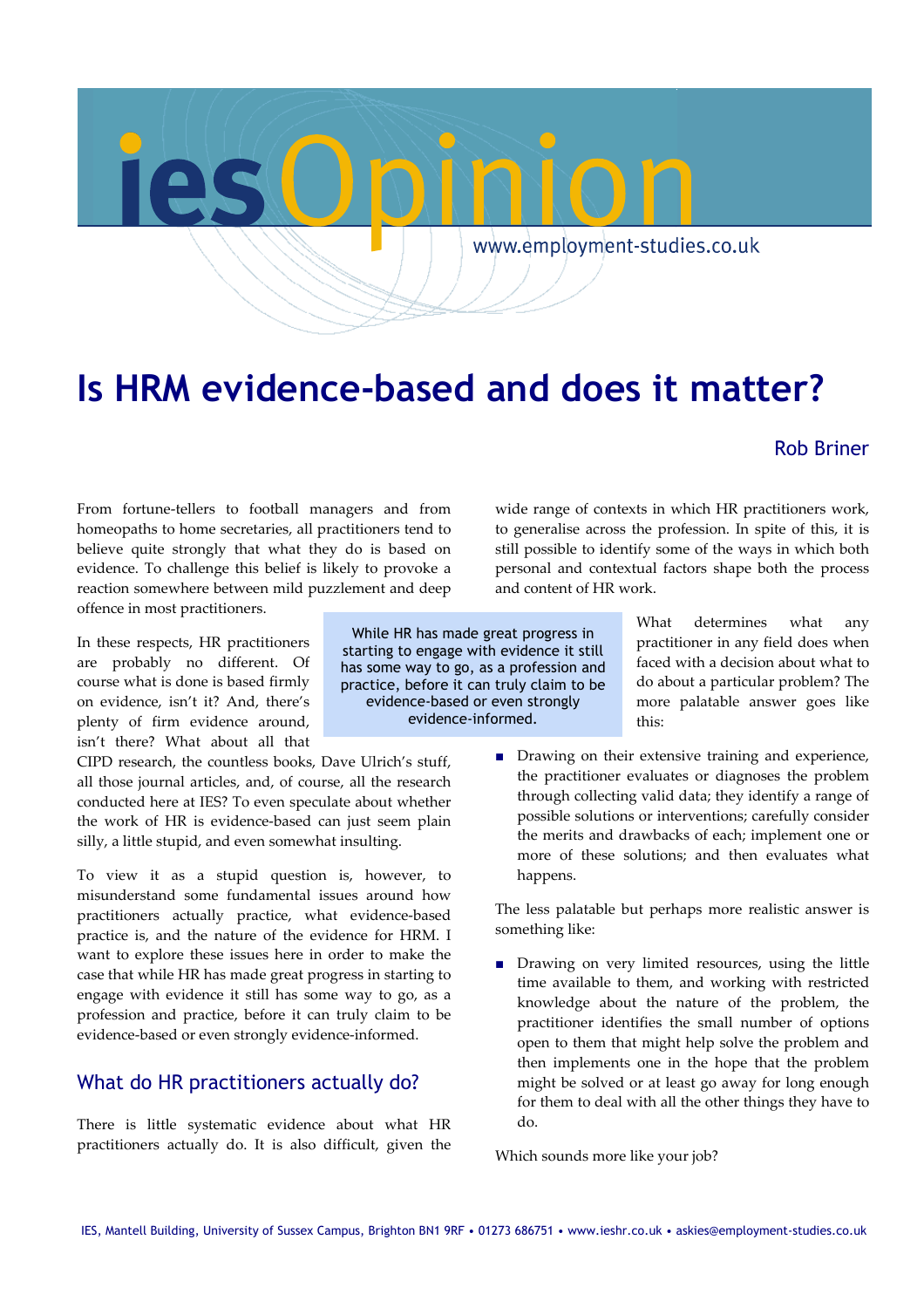# The problem of the quick fix

Another way of thinking about what practitioners actually do is through the idea of 'The Quick Fix'. So what is a quick fix? And what's the alternative?

### **What is A Quick Fix?**

A quick fix is the rapid implementation of a practice or technique with the aim of resolving a presenting problem which is likely to:

- not be based on initial assessment
- be strongly influenced by fad and fashion
- provide an answer to a political problem rather than a deeper or even presenting problem
- be driven by the need to be seen to be doing something
- be championed by an issue-seller or individual who stands to gain or avoid harm by its implementation
- focus on style and presentation not content or process
- not be evaluated
- not be as quick as had been hoped
- be followed by another quick fix
- become subject to organisational amnesia.

Quick fixes are usually not based on initial assessment and the content is often determined by whatever HR practice or technique happens to be in fashion. As has been observed many times, HR management, like management more generally, is full of fad and fashion – just look in any bookshop, at HR consultants' websites, or some of the presentations and exhibitors at the annual CIPD conference. The pressures on practitioners to adopt some of these apparently 'new', 'cutting-edge', and 'best practice' techniques can be overwhelming.

There are also pressures coming from inside the organisation which push practitioners into the quick fix. Perhaps most important is the pressure to solve political rather than HR problems. Trying to retain power or prevent political damage results in the implementation of all sorts of initiatives, practices, and policies which are unlikely to achieve any meaningful HR objectives. Another pressure, facing all practitioners, is the need to be seen to be 'doing something' even if the best solution is to do nothing: budgets must be spent and practitioners need to justify their existence – the quick fix solves these problems perfectly. Does this sound familiar?

Individual practitioners who are very keen on career advancement may also push the quick fix in order to gain status, to get a reputation for being 'dynamic', and to position themselves as deserving of rapid promotion and other rewards. Such individuals have been called 'issue sellers' (Dutton and Ashford, 1993) as they first sell an issue to senior management – convincing them that there is a big, big problem or issue that they really need to deal with. Next, once senior management has bought this idea and start panicking about finding a solution, the issue seller is then, of course, also able to offer an apparently brilliant solution which is likely also to be the worst kind of quick fix. The issue seller will then be seen as a champion of the apparent solution, a 'star' performer, be rapidly promoted, moved on to other projects and areas, and in many cases leave a trail of destruction, caused by their quick fixes, in their wake. Does that remind you of anyone?

Quick fixes, by their very nature, do not bear too much analysis and so, like any fashion or fad, tend to focus on style and presentation rather than content or process. They are usually not evaluated, are unlikely to actually fix the problem and so are followed by another (usually quick) fix. Not surprisingly, organisational members prefer not to dwell on these failed quick fixes, and, like embarrassing fashion disasters, soon become forgotten or even denied. Have you observed the collective forgetting of embarrassing and failed quick fixes?

### What is evidence-based practice?

One response to the problem of the quick fix is evidence‐ based practice (EBP) which makes the obvious and even mundane plea that what practitioners do is based on evidence about the nature of the problem being tackled and the efficacy of possible interventions.

What surprises most people is that EBP originated most recently in medicine: the one area in which most of us assume that, because of the life and death decisions it involves, practitioners are bound to base the decisions they make on the best evidence.

However, medical practitioners are subject to the same sorts of pressures as practitioners in any field. A surgeon may perform a procedure because she or he is very good at doing it, not because it's more effective or less harmful than other procedures. A general practitioner may prescribe antibiotics without knowing much about the patient's condition because the patient expects to get some sort of medication. A consultant may recommend a set of diagnostic tests because that's what has always been done, not because those tests are necessarily the most valid or relevant.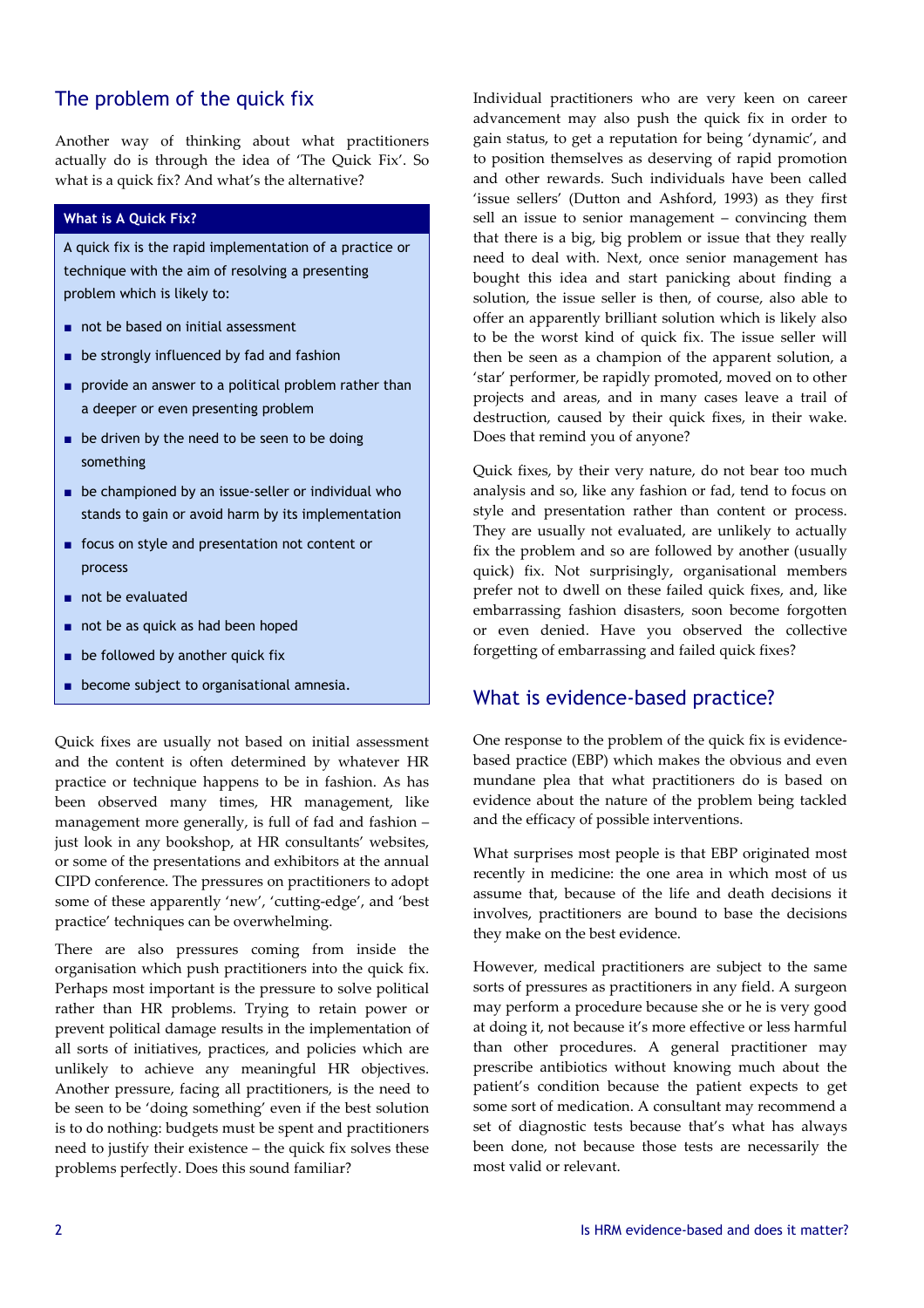EBP has become a major, if not revolutionary, movement within medicine influencing the training of practitioners, what and how medical research is conducted, how research results are disseminated, and most importantly how practitioners do their work.

#### **Defining Evidence-Based Practice (adapted from Sackett et al., 1997)**

EBP is about integrating individual practitioner expertise with the best available external evidence from systematic research in making decisions about how to deal with problems and issues:

- information needs are converted into answerable questions
- the evidence most able to answer the questions is efficiently gathered
- that evidence is critically appraised for its validity and usefulness
- the results of the appraisal are used to help make the decision
- performance is evaluated.

One of the major challenges of EBP is to find ways of making evidence from systematic research available to practitioners along with the skills and support required to make judgements about its validity and usefulness. Most practitioners in any field, even those who have recently finished training will have difficulty doing this. We will return to this issue later.

# What do evidence-based practitioners do?

As is clear from the definition of EBP, the role of external evidence from systematic research becomes highly significant for EBP but absolutely not to the extent that it dismisses the importance of practitioner experience. Indeed, one of the major challenges for the practitioner is to find ways of integrating what they already know from experience with what the research is telling them.

While it is difficult to say exactly what it is evidencebased practitioners do it is possible, in general, to think about the approach taken by such practitioners and the sorts of questions they might ask.

#### **Evidence-based practitioners: examples of their approach and questions they ask**

- Problem-focused: What exactly is the problem or issue that needs fixing?
- Analytic: What is really going on here?
- Questioning and critical: How do I know what's going on here? Are my perceptions valid and reliable?
- Solution-generating: What are the possible responses to this problem? Which might work and why? Is it better to do nothing?
- Evidence-oriented: How good is the evidence for the apparent problem? What organisational data do I have? How good is the external evidence from research about the nature of this problem? What is the evidence for the proposed solutions?
- Integrating: How does the evidence from research fit with my previous experience of this kind of problem and what I know about this organisation?

A good example is the problem of high absence. Because of my interest in stress and absence I have been contacted several times by organisations who believe they have a problem with high absence caused specifically by stress. The first thing I do is ask the HR practitioner two simple questions: what exactly is the absence rate? How does your absence rate compare to norms for your sector? I find it surprising if not shocking that only a minority seem to know the answer to the first question and almost no‐one knows the answer to the second. I am not claiming this is common amongst HR practitioners – I do not know – but it is a good example of how not to be an evidence‐based practitioner. In this case most of the practitioners concerned did not know where there really was a problem; for example, absence rates could actually have been declining, or they may have been well below the norms for that sector.

So, how would an evidence‐based practitioner approach a similar problem of high absence?

As this example shows, evidence-based practitioners have to be prepared to identify and answer sometimes difficult questions and keep reflecting about the quality and relevance of the possible answers they find. One way of thinking about what evidence-based practitioners do is that they apply critical thinking skills to the problems they face, and to the experience and evidence they may be able use to help them make decisions.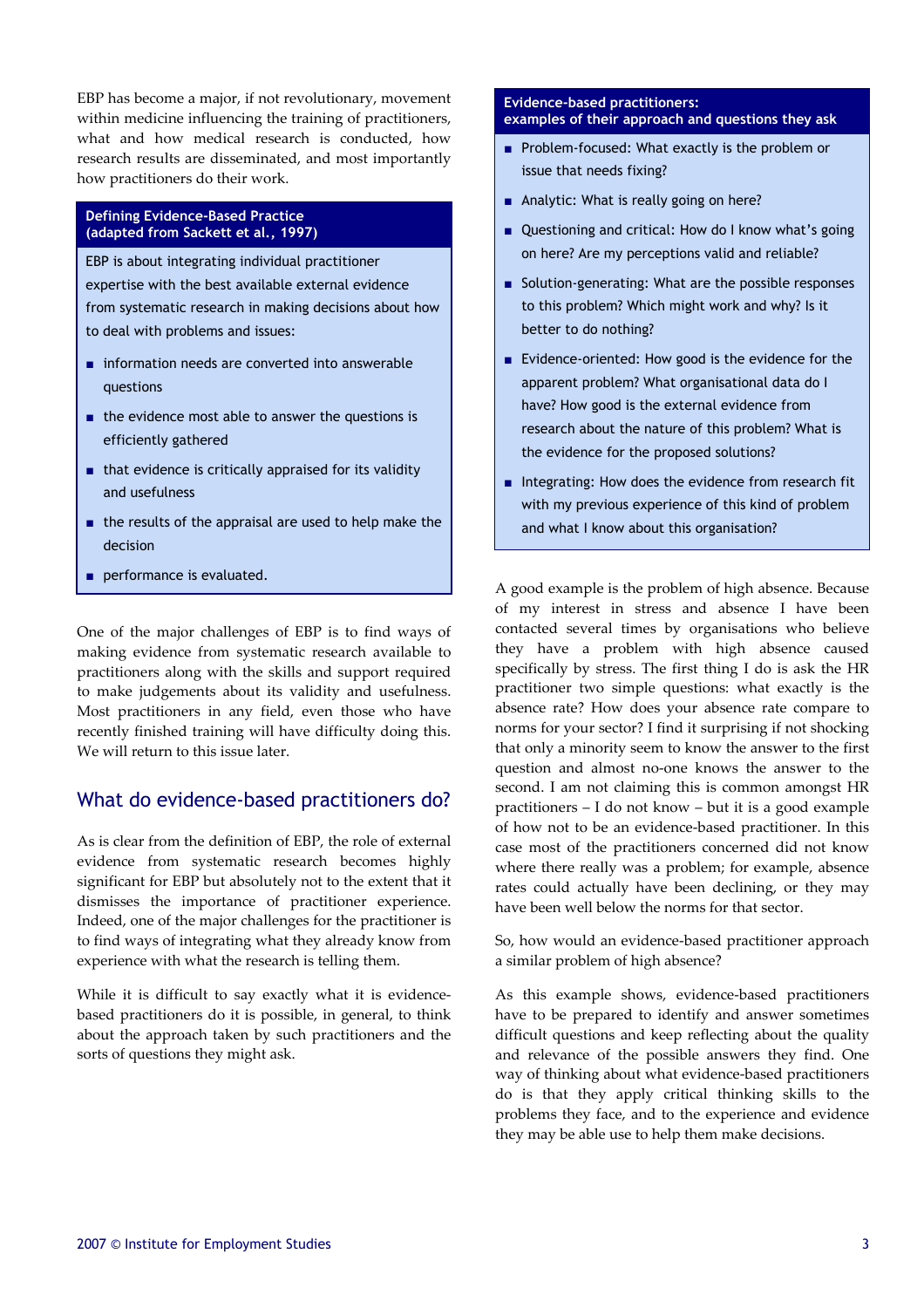#### **An evidence-based approach to the presenting problem of high absence**

- Do I know exactly what the absence level is?
- Has the absence level changed?
- Do I know what type of absence is it?
- How does the absence level compare to norms for my sector?
- Do I know who is absent and their positions and locations?
- What exactly is the problem with the level of absence? Does it matter and in what ways?
- What internal, organisational evidence do I have for the causes of absence?
- How good do I think this evidence is?
- What is does external evidence from research suggest are the causes of absence?
- How good is this evidence and can I apply it here?
- What other causes of absence might there be here?
- If the absence level is high, what is the external evidence from research about the effectiveness of interventions to reduce or manage absence?
- Is the absence level so high it requires an intervention?
- Will the benefits of interventions outweigh the costs?
- How well do I think these interventions might work in my situation?
- Might they have unintended negative consequences?

### Are HR practitioners evidence-based practitioners?

As discussed above, we do not how HR practitioners actually do their jobs. This means it is difficult to know whether or not HR practitioners are evidence-based practitioners. However, also as discussed above, HR practitioners are subject to exactly the same pressures as any practitioner. Such pressures make it difficult, if not impossible, for practitioners to engage with evidencebased practice even if they want to do so. It seems likely, therefore, that HR practitioners are not evidence-based practitioners – though I would be happy if not delighted to stand corrected on this presumption (so please let me know if you are). A further indication is that, with perhaps one exception (Briner, 2000), there are no publications about evidence‐based practice in HRM as there are for many, many other professions.

Staying with the example of how HR practitioners respond to absence problems, the following news item from a professional psychology journal published some years ago leapt out at me:

*'Stress at work has increased over the last few years, according to a survey by The Industrial Society. 53 per cent of respondents [responding on behalf of their organisation] said that stress levels had increased in the last three years. 68 per cent said that permanent fatigue was the main symptom of stress, and 76 per cent said that stress had never been measured in their organisation. Only 7 per cent of organisations said they measured the amount of absence caused by stress and 76 per cent said that increased absenteeism was the most damaging effect of stress.'*

The respondents to this survey, who are most likely HR practitioners, say some interesting things. First, 53 per cent say that stress has increased in their organisation but 76 per cent say stress has never been measured in their organisation. Let's assume that each of the 24 per cent of respondents who have actually measured stress (however you do that) found that it has increased: this still leaves 28 per cent of respondents who believe that stress has increased in their organisation while at the same time also admitting that stress has never been measured in their organisation. How is this possible? A second striking feature of these results is that 76 per cent believe that increased absence is the most damaging effect of stress and 7 per cent say they measure the amount of absence caused by stress. This means 69 per cent of respondents believe that absence is the most damaging effect of stress, while at the same time admitting that they have never measured the amount of absence caused by stress. Again, how is this possible?

This is just one, probably small, undoubtedly unrepresentative survey, about one issue, but I still believe it illustrates two important points:

- HR practitioners, like many others, are prepared to make judgements about what's going on without, apparently, any systematic evidence.
- HR practitioners, again like many others, have beliefs about the causes of the problems they observe without having any clear or specific evidence to support these beliefs.

If you think about just one practice you have been involved with or are aware of and run through these questions, it should give you some idea about the extent to which you and your colleagues adopt an evidencebased or evidence‐informed approach to doing HRM. But, so what if you do take an evidence-based approach?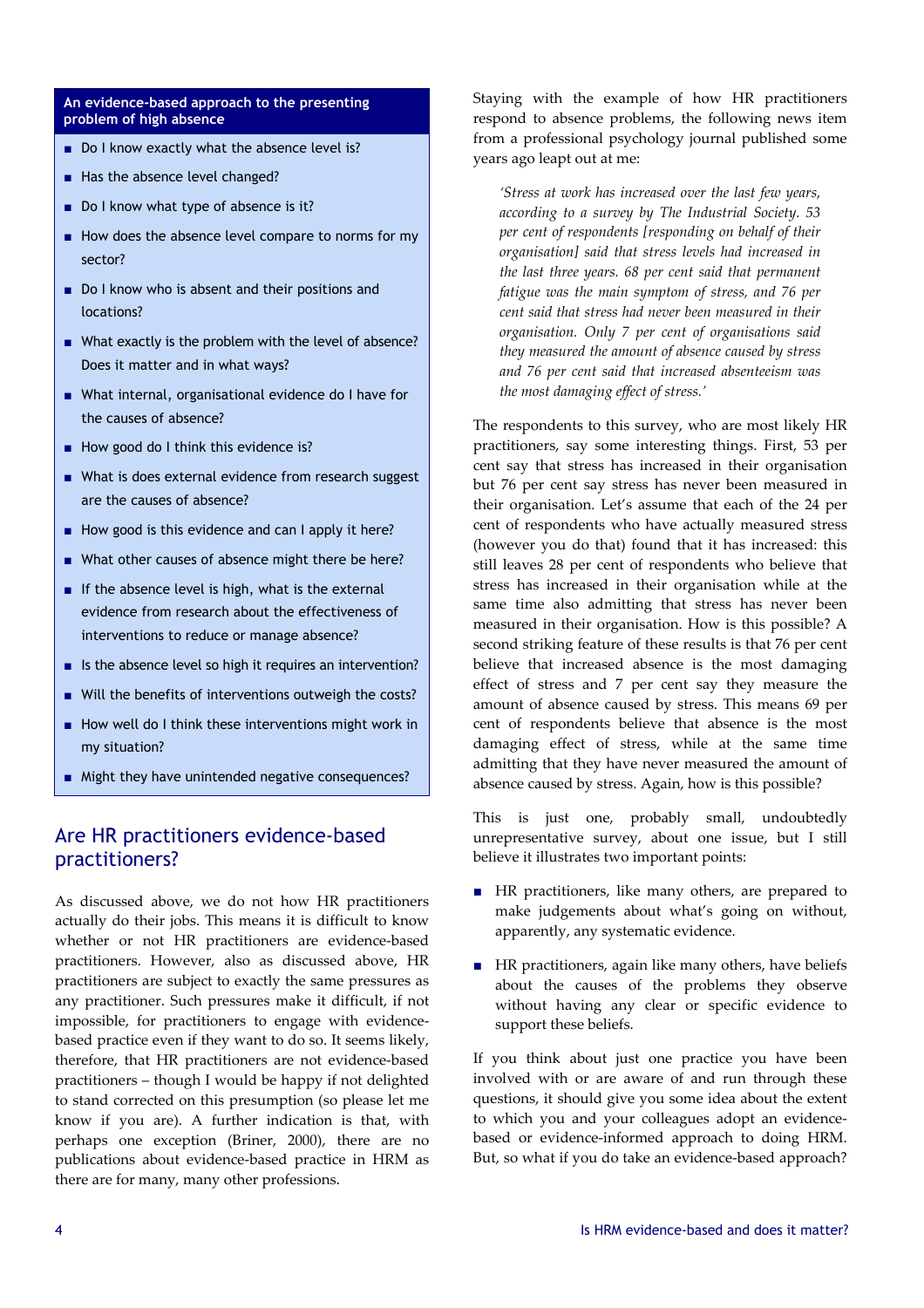And so what if you don't? Does it really matter? We will address these important questions later.

### **How evidence-based or evidence-informed are you?**

Think about just one of the initiatives, practices and policies you have been involved with over the past few years. For example, flexible working, competency frameworks, performance management, management development, coaching, assessment centres, and so on. Ask yourself these questions:

- 1. What was the problem the practice was introduced to deal with?
- 2. What was the internal evidence from the organisation that there was a problem?
- 3. Were data collected to help clarify the nature of the problem?
- 4. What was the external evidence from research that the problem identified was a serious or important one? In other words, what, in general, was known from research about how important the problem is for organisations?
- 5. What was the external evidence about the causes of the observed problem? In other words, what in general, was known about the causes of the problem?
- 6. Did you identify a range of practices and possible solutions to the problem?
- 7. Was there evidence for the relative effectiveness of each of these practices? Was the evidence evaluated for relevance and validity?
- 8. Was a systematic process used to choose between alternative solutions or practices?
- 9. Were both the costs and the benefits considered?

### Is there an evidence base for HRM?

To do evidence‐based practice you need evidence: how can you do evidence-based practice if there isn't any? Actually, there is *always* evidence. It may be scant, poor quality, not very relevant, indirect, anecdotal, old, sketchy, but it will be there. A common misunderstanding of evidence‐based practice is that it means acting *only* on the basis of 'good' evidence. However, as indicated earlier, this is just not the case. Rather, it is about combining the best available evidence with practitioner expertise in order to make decisions about what to do. In some situations it may be the case that the best external

evidence is so scant or of such poor quality that it adds little to the decision‐making process. However, even simply reflecting on the evidence available and considering its usefulness and validity can often help clarify the nature of the problem.

But what about HRM? What sort of evidence‐base do we have to work on? Is it scant and sketchy, or plentiful and comprehensive? Well, in my view, it's somewhere in between but definitely over towards the scant and sketchy end of the spectrum. While some reviews of the evidence are available (REFS) here I will just attempt to characterise some aspects of the nature of this evidence base.

In the continuing attempt for HRM to 'prove' itself and its worth, and to not feel like the poor relation at the boardroom table, much research has focused on the important – but not always helpful question – of whether HRM 'works'. It is in some ways an important question because if HR doesn't 'work' we may as well all pack up and go home. It's an unhelpful question because it's driven by an anxious concern to justify HRM's existence rather than by a more open attitude of healthy, and relaxed, scepticism. Such a motive means that the more important and relevant questions can get overlooked. HRM describes, if it describes anything, a huge range of policies, practices, procedures, initiatives and techniques. So how can we even ask, let alone answer the question, 'does HRM work?' Which bits are we talking about? And 'work' compared to what? Doing nothing? Is it even possible to do no HRM? Doing some bits rather than other bits?

What about the other part of the question? What does 'work' mean? What criteria can we use to judge the effectiveness of HRM? Performance? Productivity? Return on investment? Motivation? Job satisfaction? Turnover? Sustainability? Customer satisfaction? All these and more? So when we ask 'does HRM work?' how are we going to choose our criteria for making this judgement?

For me, asking if HRM works is rather like asking if medicine works. It's just the wrong sort of question. Rather, like in medicine, we should be asking whether, and the extent to which, certain practices solve particular sorts of problems and in which contexts. We should also be asking whether our practices might be doing more harm than good and whether the benefits they may accrue outweigh the costs.

There are, however, definite signs that the somewhat narrow focus on the question 'does it work?' has started to broaden in the following sorts of ways. First, is the issue of what particular kinds of practices and in what combinations of practices affect what sort of outcomes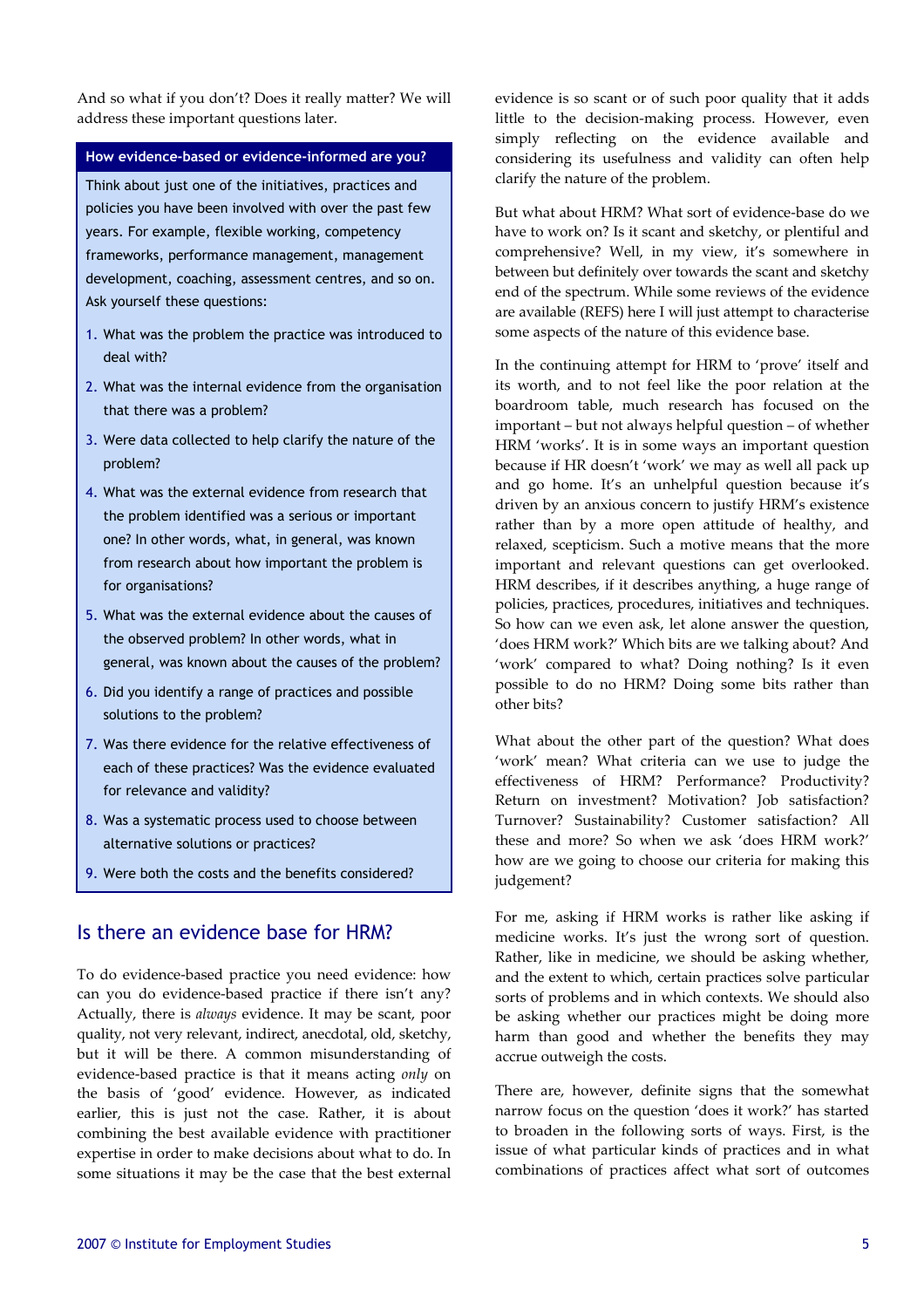(eg, Cappelli and Neumark, 2001). Second, better‐ designed longitudinal studies which are more able to explore cause and effect can help address and unpack whether it is HRM that drives outcomes such as financial performance or whether, in fact, it is financial performance that drives HR practices (eg, Wright et al., 2005). Third, are the relatively recent attempts to alert practitioners to the dangers of fads and fashions in management, and advocate the importance of evidencebased practice (Pfeffer and Sutton, 2006). Fourth, are the more comprehensive and rigorous attempts to address the question of whether HR works, by conducting semi‐ systematic reviews. One such review (Wall and Wood, 2005) reinforces the point that asking simply whether in general HR works is the wrong sort of question. In addition, it concludes:

*'… although consultants are acting in good faith, and their views are seemingly reinforced by the presumption on the part of academics that HRM systems actually do promote organisational performance, the empirical evidence is as yet not strong enough to justify that conclusion.'*

(Wall and Wood, 2005, p. 454)

Yes, sure, HR probably 'works' in some ways, even though the evidence is less clear than is generally presumed. But this is just the starting point of our analysis – not the end.

So, while there certainly is an evidence‐base in HRM this has tended to focus on one perhaps not‐so‐useful question, though this has now started to change. However, a problem which faces all evidence-based practitioners is that the best available evidence is rarely as neat, accessible and unequivocal as they would like. Having an evidence‐base does not mean having all the answers: rather, it means having evidence to draw on which is likely to improve the quality of decision-making about how to deal with a particular problem.

## Why should HRM become more evidencebased?

It does matter that HR practitioners are not more evidence‐based. If HRM is serious about one of its main objectives, to improve the effectiveness of organisations, then it also needs to get serious about the way in which it goes about doing its work. This does not mean rolling out yet more massive initiatives, models, and frameworks. It does not mean embracing each and every new and exciting idea or practice that sweeps through the HR community. Nor does it mean worshiping yet more HR champions, heroes and gurus.

Rather it means something different: something quieter, something more modest, something less exciting, something harder, but something ultimately more effective. To put it in a nutshell, it means doing what works and operating in new ways that makes that happen. Adopting an evidence‐based approach is an example of one such way.

Of course, there are many objections to evidence‐based practice. One of the most obvious is that it's just too difficult. The sorts of pressures on practitioners discussed earlier present a major challenge. Getting hold of relevant evidence is also very difficult as it is rarely, if ever, found in books but, rather, in academic journals. Even if you can get hold of journal articles they are pretty impenetrable to anyone except other researchers. However, there are ways around this and many of the techniques already used to get evidence to evidencebased medical practitioners may be equally useful for HR practitioners. Likewise the recently‐emerged interest in Evidence Based Management (EBM) (see web resources below) is also likely to lead to mechanisms through which technical research papers relevant to HR practice can be translated into usable evidence for practitioners.

Evidence-based practice is not easy  $-$  nor is it the only way to improve the quality of decision‐making and hence the effectiveness of practice. However, it seems that at least for now adopting an evidence‐based approach is the most promising means of both challenging and developing HR practitioners and HR practice.

# References

- Briner R B (2000), 'Evidence-based human resource management', in Trinder L, Reynolds S (eds), *Evidence‐Based Practice: A Critical Appraisal*. London: Blackwell Science
- Cappelli P, Neumark D (2001), 'Do "high‐performance" work practices improve establishment‐level outcomes?' *Industrial and Labor Relations Review*, 54, 737‐775
- Dutton J, Ashford S (1993), 'Selling issues to top management', *Academy of Management Review*, 18, 397‐ 428
- Pfeffer J, Sutton R I (2006), *Hard Facts, Dangerous Half‐ Truths, and Total Nonsense: Profiting from Evidence‐ Based Management.* Harvard Business School Press
- Sackett D L, Richardson W S, Rosenburg W, Haynes R B (1997), *Evidence‐based medicine: How to practice and teach EBM*. London: Churchill Livingstone